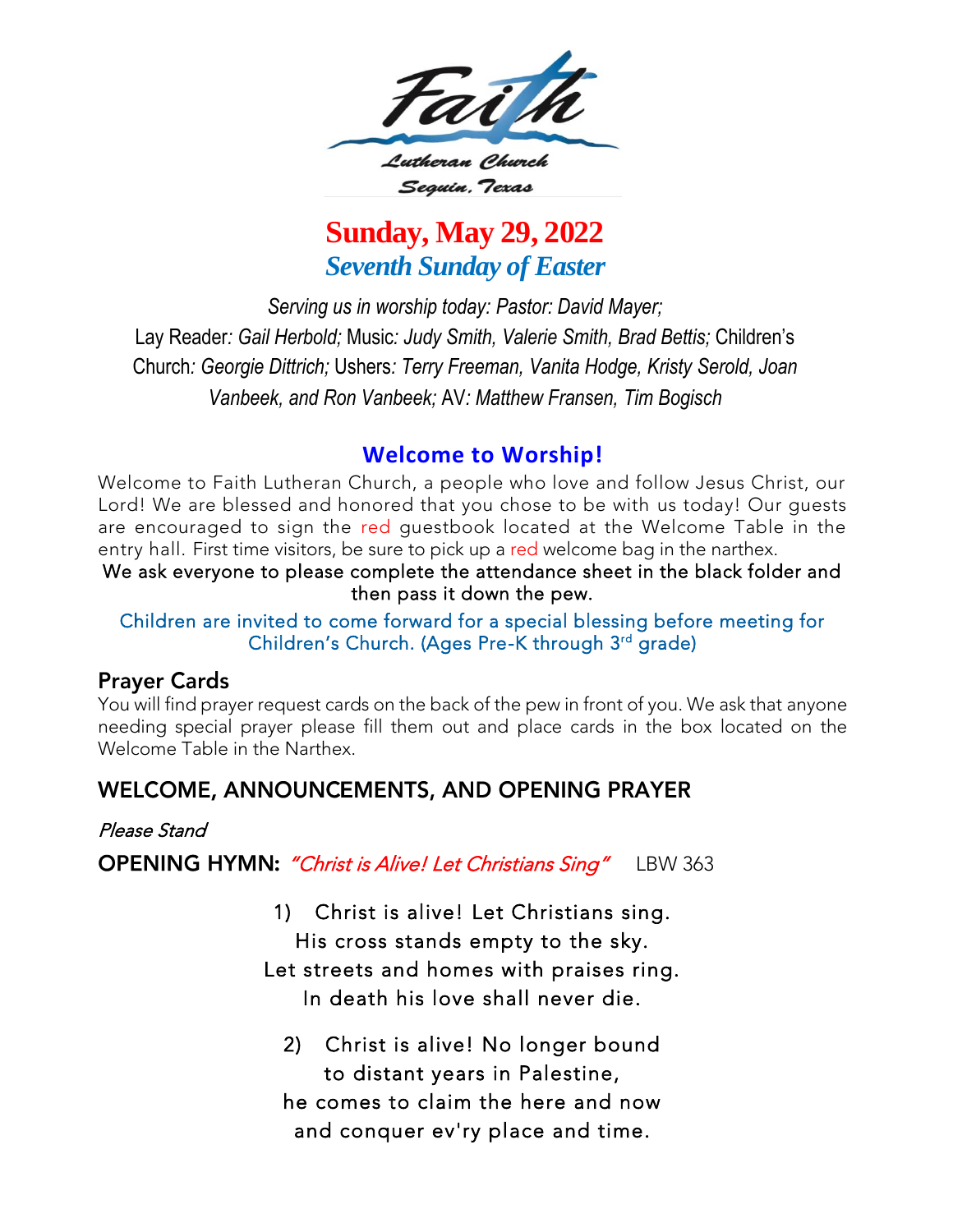3) Not throned afar, remotely high But daily, in the midst of life, Our Savior with the Father reigns. Our Savior with the Father reigns.

4) In ev'ry insult, rift, and war, where color, scorn, or wealth divide,<br>he suffers still, yet loves the more, he suffers still, yet loves the more, and lives, though ever crucified.

5) Christ is alive! Ascended Lord-he rules the world his Father made, till, in the end, his love adored shall be to all on earth displayed. shall be to all on earth displayed.

# **BRIEF ORDER FOR CONFESSION AND FORGIVENESS:**

The sign of the cross may be made in remembrance of your Baptism.

- $P:$ In the name of the Father, and of the + Son, and of the Holy Spirit.
- $C:$
- $P<sub>1</sub>$ Almighty God, to whom all hearts are open, all desires known, and from whom no secrets are hid: Cleanse the thoughts of our hearts by the inspiration of your Holy Spirit, that we may perfectly love you and worthily magnify your holy Holy Spirit, that we may perfectly love you and worthing maging your holy name, through Jesus Christ our Lord.
- $C:$
- Amen. P: If we say we have no sin, we deceive ourselves and the truth is not in us. But if<br>We confere our sins, God who is faithful and just will forgive our sins and we confess our sins, God who is faithful and just will forgive our sins and cleanse us from all unrighteousness. (1 John 1: 8-9, ESV)

Silence for reflection and self-examination.

- $P<sub>1</sub>$ Most Merciful God.
- C: We confess that we have sinned against you in thought, word, and deed, by what we have done and by what we have left undone. We have not loved you with our whole heart; we have not loved our neighbors as ourselves. For the sake of your Son, Jesus Christ, have mercy on us. Forgive us, renew us, and lead us, so that we may delight in your will and walk in your ways, to the glory of your holy name. Amen.
- $P:$ In the mercy of almighty God, Jesus Christ was given to die for us, and for his sake God forgives us all of our sins. To those who believe in Jesus Christ, for the eart God forgives as an exemption of our since who believe in Jesus Christ, he gives the power to become the children of God and bestows on them the Holy Spirit.
- $\mathsf{C}$ : Amen.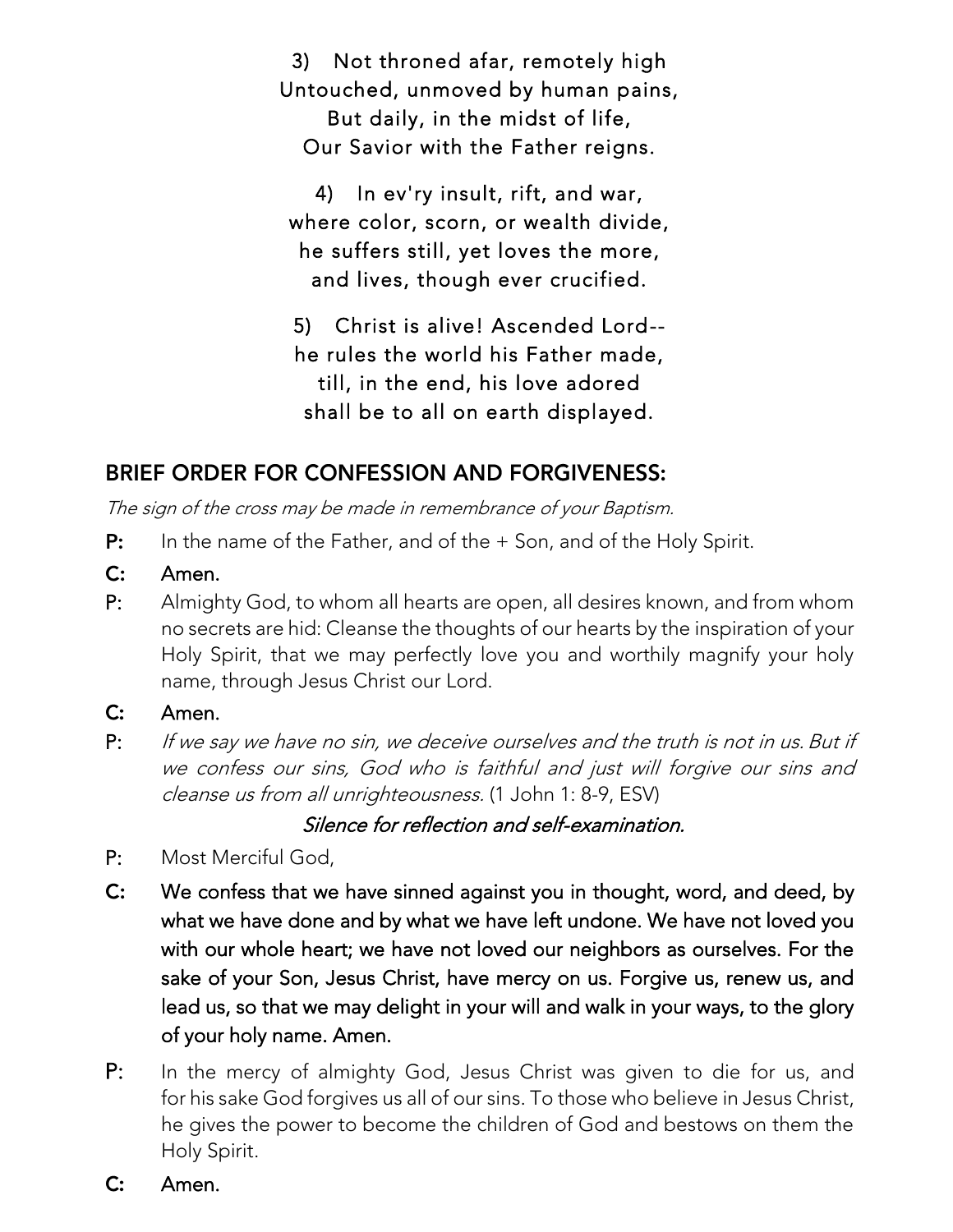### HYMN OF PRAISE: "This is the Feast.." Pg. 60 LBW

### $P:$ Glory to God in the highest, and peace to his people on earth.

♫ This is the feast of victory for our God. Worthy is Christ, the Lamb who was slain, Whose blood set us free to people of God. This is the feast of victory of our God. Alleluia, alleluia, alleluia. Power, riches, wisdom, and strength, and honor, blessing, and glory are his. This is the feast of victory for our God. Alleluia, alleluia, alleluia. Sing with all the people of God, And join in the hymn of all creation: Blessing, honor, glory, and might be to God and the Lamb forever. Amen. This is the feast of victory for our God. Alleluia alleluia, alleluia. For the Lamb who was slain has begun his reign. Alleluia. This is the feast of victory for our God. This is the feast of victory for our God. Alleluia, alleluia, alleluia. <mark>♪</mark>

You may be seated.

**SPECIAL MUSIC:** "God Bless America" **Valerie Smith** 

 $(ESV)$ **FIRST READING: Acts 1:12-26** 

12Then they returned to Jerusalem from the mount called Olivet, which is near<br>Jerusalem a Sabbath davis is wear away 13 And when they had artered thaw Jerusalem, a Sabbath day's journey away. <sup>13</sup> And when they had entered, they went<br>we to the was a google where they were staring. Peter and John and James and d up to the upper room, where they were staying, Peter and John and James and<br>Andrew, Philip and Thomas, Bartholomew and Matthew, James the son of Andrew, Philip and Thomas, Bartholomew and Matthews, James the son of the son of the son of accord were devoting themselves to prayer, together with the women and Mary **14All these with one**<br>2014 and the main forms the mother of Jesus, and his brothers.

the mother of Jesus, and his brothers. 15 In those days Peter stood up among the brothers (the company of persons was in Spirit spoke beforehand by the mouth of David concerning Judas, who became a <sup>16</sup> Brothers, the Scripture had to be fulfilled, which the Holy<br>Unit had the month of David concerning hades, who hopens on guide to those who arrested Jesus.<sup>17</sup> For he was numbered among us and was guide to those who arrested Jesus. " For he was numbered among us and was gaude to those who are detected and w<br>Allatted his share in this ministry " 18 (Navy this map convinced a field with the rev allotted his share in this ministry. "Thow this man acquired a field with the reward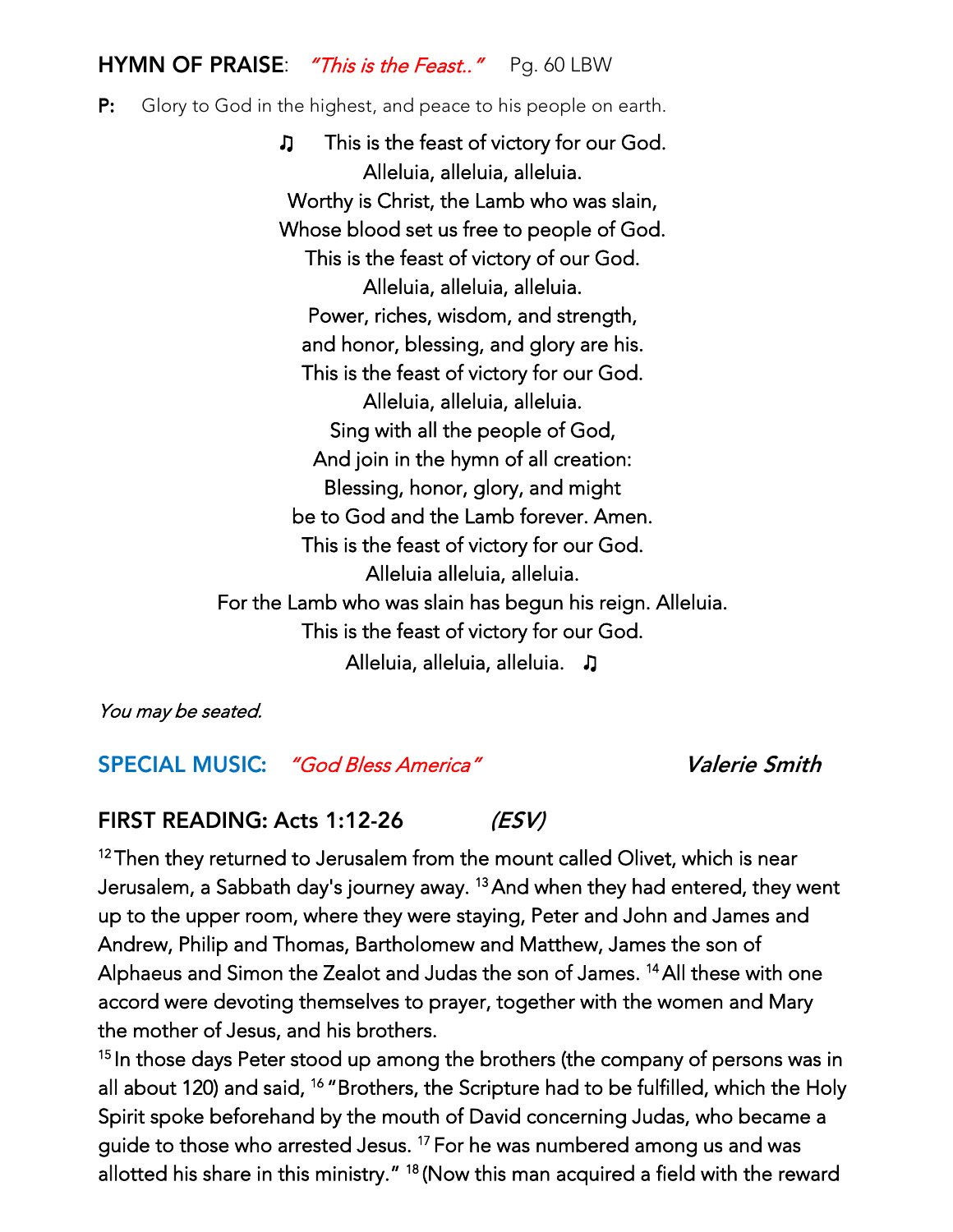of his wickedness, and falling headlong he burst open in the middle and all his<br>bowels qushed out. <sup>19</sup> And it became known to all the inhabitants of Jerusalem, so bowels gushed out. " And it became known to all the inhabitants of Jerusalem, so<br>that the field wee celled in their cure lenguage. Alceldame, that is Field of that the field was called in their own language Akeldama, that is, Field of <sup>20</sup> For it is written in the Book of Fsaims,<br>is some because desclate

"'May his camp become desolate,

and let there be no one to dwell in it';

And "'Let another take his office.'

 $21$  So one of the men who have accompanied us during all the time that the Lord Jesus went in and out among us,  $^{22}$  beginning from the baptism of John until the Jesus went in and out among us, <sup>22</sup>beginning from the baptism of John until the day when he was taken up from us—one of these men must become with us that us a with the resurrection."<br>"The with also called brating" - And they put forward two, Joseph called Barsabbas,<br>and Matthias, 24 And they named and said. "You Lord, who know the hearts of all, show which one of these two you have <sup>-</sup> And they prayed and said, "You,"<br>ish and of these two you have Lord, who know the hearts of all, show which or  $\mu$  all, show which one of the hearts of these two you have two you to take the take the place in this ministry and aposition procedure in this state cannot aside to go to mo campiace. <sup>26</sup>And they cast lots for them, and the lot fell on Matthias, and he was numbered with the eleven apostles.

### To be read responsively  $(ESV)$

Behold, how good and pleasant it is when brothers dwell in unity of the set of the set of the set of the set of the set of the set of the set of t<br>Protein unity of the set of the set of the set of the set of the set of the set of the set of the set of the s 2 running down on the beard, on the beard of Aaron, running down on the collar of his robes! running down on the collar of his robes! which falls on the mountains of Zion! which falls on the mountains of  $\frac{1}{2}$ For there the LORD has commanded the blessing, life forevermore

### SECOND READING: Revelation 22:1-6, 12-20 (ESV)

Then the angel showed me the river of the water of life, bright as crystal, flowing from the throne of God and of the Lamb County of the middle of the middle of the street of the middle of the m<br>through the street of the middle of the street of the street of the street of the street of the development. 2 yielding its fruit each month. The leaves of the tree were for the healing of the yielding its fruit each month. The leaves of the tree were for the healing of the<br>trainers 3 Mechanism illusions has anothing a connected but the theory of Carl and the Lamb will be in it, and his servants will worship him. <sup>4</sup>They will see his face, <sup>3</sup>No longer will there be anything accursed, but the throne of God and of the Lamb will be in it, and his servants will worship him. They will see his face,<br>and his name will be an their famboods. 5 And night will be no many Thouwill. no light of lamp or sun, for the Lord God will be their light, and they will reign <sup>5</sup>And night will be no more. They will need no light of lamp of lam, for the Lord God will be the light, and they will be the sun, and they forever and ever. The did to me, These words are trustworthy and true. And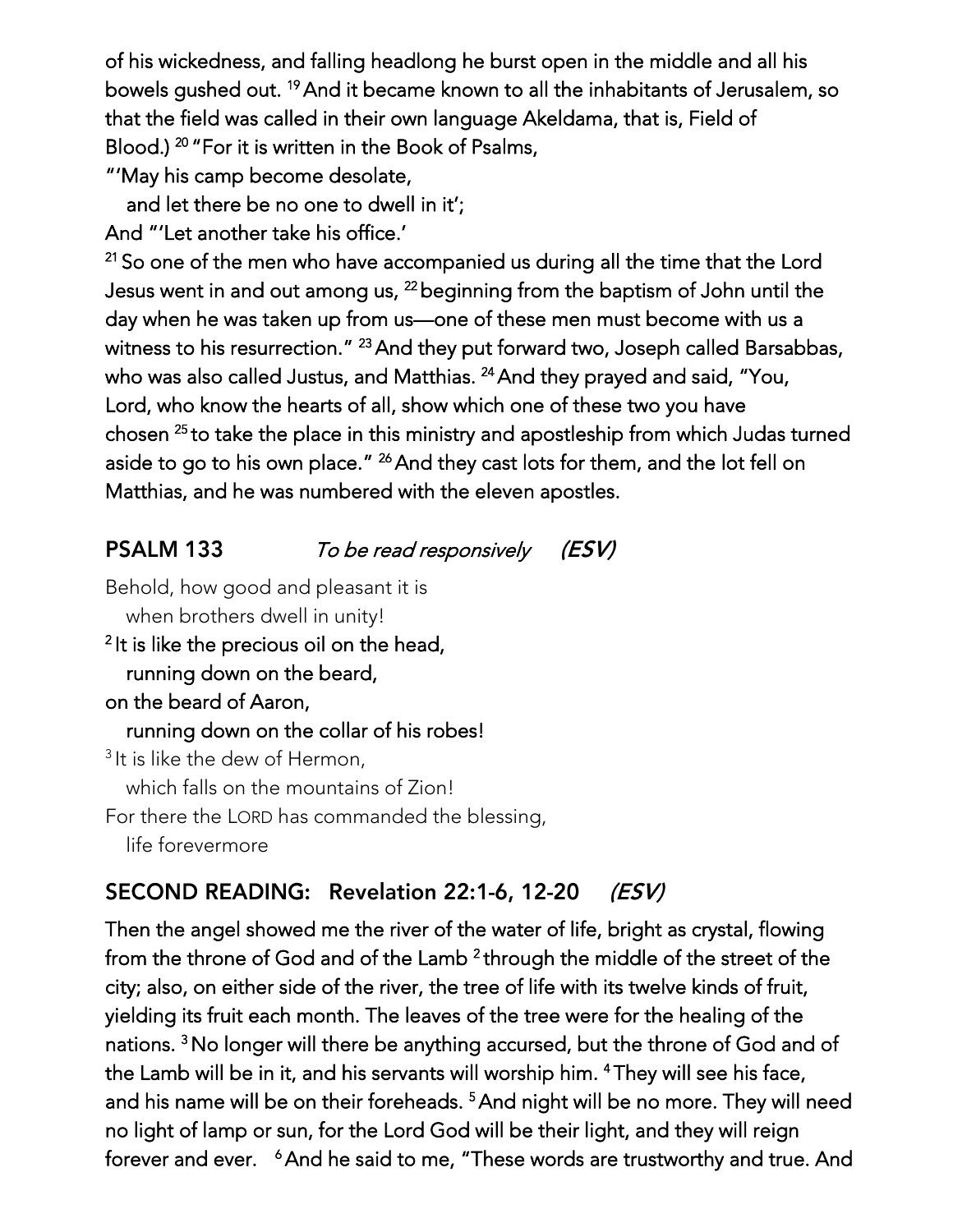the Lord, the God of the spirits of the prophets, has sent his angel to show his servants what must soon take place."

servants what must soon take place."  $12$  behold, I am coming soon, bringing my recompense with me, to repay each one  $\epsilon$ beginning and the end." for what he has done. <sup>13</sup> I am the Alpha and the Omega, the first and the last, the I am the Alpha and the Omega, the first and the last, the

<sup>14</sup> Blessed are those who wash their robes, so that they may have the right to the tree of life and that they may enter the city by the gates. <sup>15</sup> Outside are the tree of life and that they may enter the city by the gates. "Outside are the everyone who loves and practices falsehood.

<sup>16</sup> "I, Jesus, have sent my angel to testify to you about these things for the churches. I am the root and the descendant of David, the bright morning star." <sup>17</sup> The Spirit and the Bride say, "Come." And let the one who hears say, "Come." The Spirit and the Bride say, "Come." And let the one who hears say, "Come."<br>And let the one who is thirst, comes let the one who decime take the water of life. And let the one who is thirsty come; let the one who desires take the water of life

without price.<br>18 Leonard December 18 I warn every one who hears are noted of the prophecy of this book: if anyone<br>Ideas the words of the problem in the prophecy of the prophecy of the problem in this book: 19 and if anyone takes away from the words of the book of this prophecy, God will take away <sup>19</sup>and if his share in the tree of life and in the holy city, which are described in this book. his share in the tree of life and in the holy city, which are described in this book. <sup>2</sup> He who testifies to these things says, "Surely I am coming soon." Amen. Come, "<br>Land Jacool Lord Jesus!

Please stand for the Holy Gospel.

### GOSPEL: John 17:20-26  $(N/V)$

<sup>20</sup>"My prayer is not for them alone. I pray also for those who will believe in me through their message, what all of their may be one, Father, just as you are in me<br>and Law in men. Mandam also he in me as that the medal went halfs as that men in 21 and I am in you. May they also be in us so that the world may believe that you have the world. sent me. That you have and you gave given the glory that you gave me, that was property the sense as 22 we are one— I in the mean and you in me—so that they may be brought to complete.<br>In the Them the would will be evident too combine and here been detected them are as well. unity. Then the world will know that you sent me and have loved them even as you.<br>Even loved the

have loved me.<br>24 H Fatham Lucan <sup>24</sup>" Father, I want those you have given me to be with me where I am, and to see my<br>elements alemany have always we have you loved we had not be appeting of glory, the glory you have given me because you loved me before the creation of

<sup>25</sup> "Righteous Father, though the world does not know you, I know you, and they <sup>25</sup> Righteous Father, though the world does not know you, I know you, and they<br>linewithet you have continued?<sup>6</sup> have meals you linewith them, and will continue know that you have sent me. I have made you known to them, and me continue.<br>In the made you known to them, and will continue have me have for me men have to them, and the 26 to make you known in order that the love you have for me may be in them and that I myself may be in them."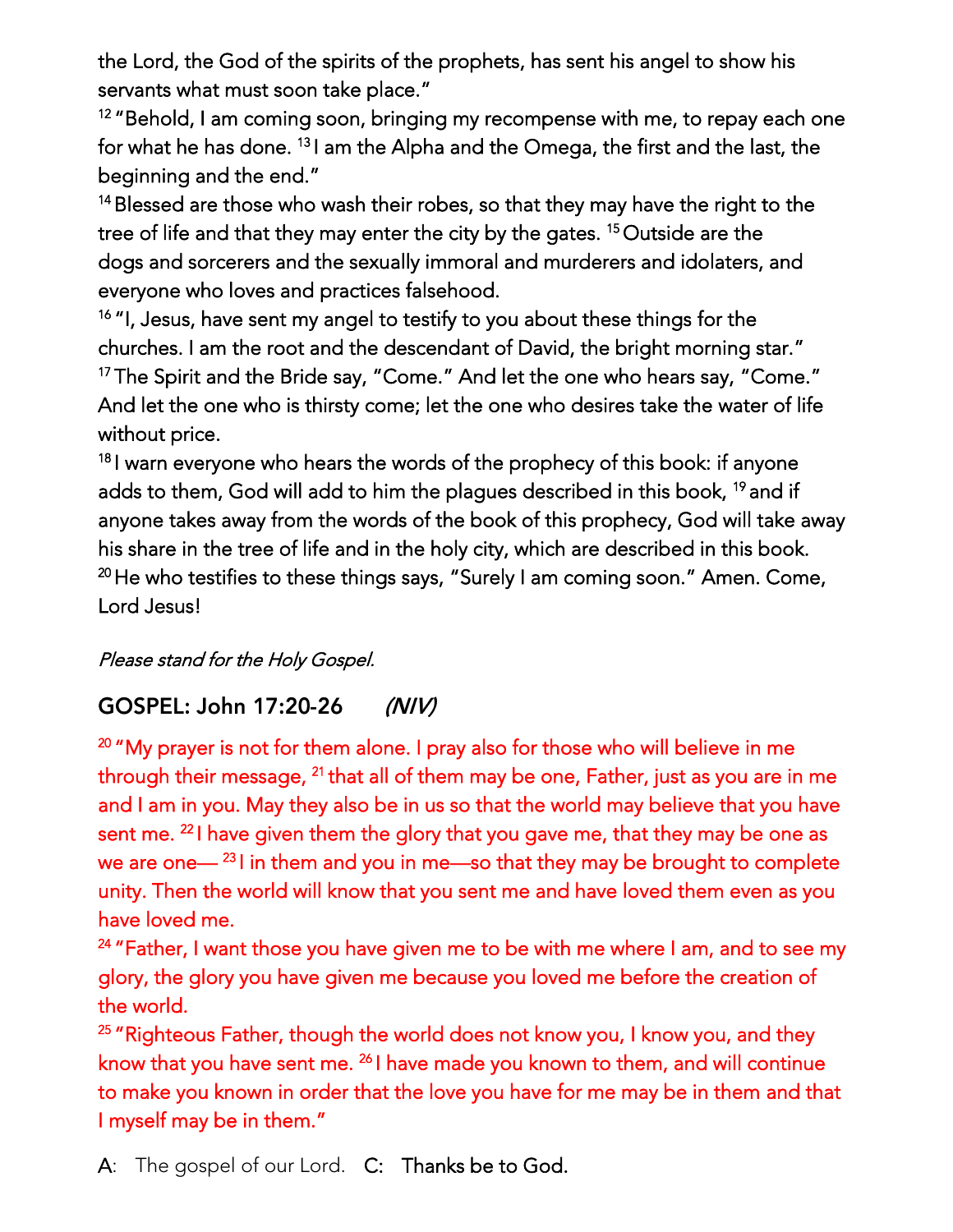You may be seated.

### **CHILDREN'S CHURCH**

### **MESSAGE**

Pastor David Mayer

HYMN OF THE DAY: "A Hymn Of Glory Let Us Sing" Verses 1,2,6,7 LBW 157

1) A hymn of glory let us sing!<br>New hymns throughout the world shall ring: Alleluia! Alleluia! Christ, by a road before untrod, ascends unto the throne of God. Alleluia! Alleluia! alleluia alleluia.<br>Internalleluterrellelu Alleluia, alleluia, alleluia!

> The holy apostolic band 2) The holy apostolic band Alleluia! Alleluia! And with his faithful foll'wers see their Lord ascend in majesty. Alleluia! Alleluia! alleluia alleluia.<br>Internalleluterrellelu Alleluia, alleluia, alleluia!

6) Give us your joy on earth, O Lord, Alleluia! Alleluia! When throned with you forever, we shall praise your name eternally. Alleluia! Alleluia! alleluia alleluia.<br>Internalleluterrellelu Alleluia, alleluia, alleluia!

7) O risen Christ, ascended Lord, all praise to you let earth accord: Alleluia! Alleluia! You are, while endless ages run, with Father and with Spirit one. Alleluia! Alleluia! Alleluia! Alleluia!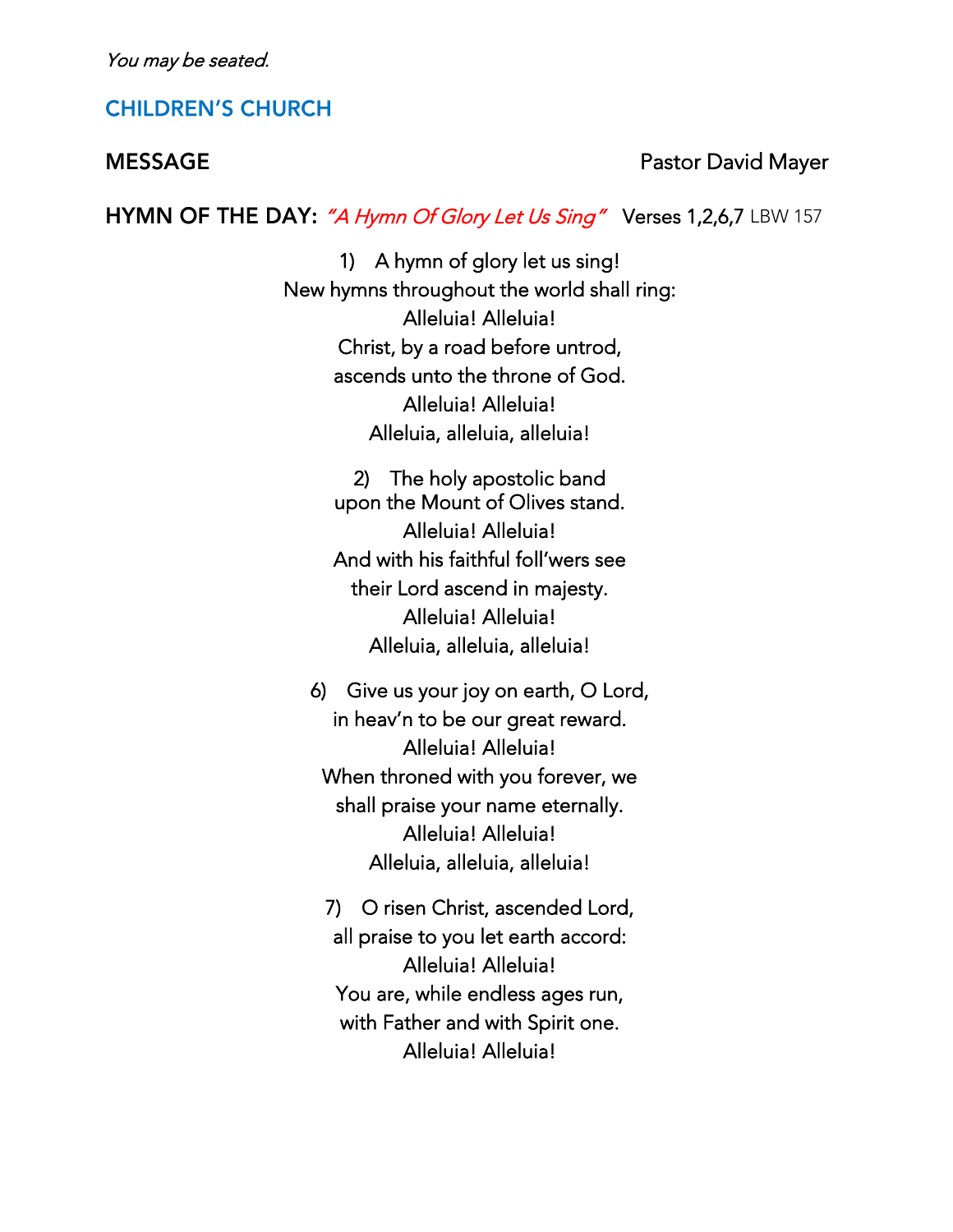### **OFFERING**

(The offering plate will be passed down each pew with the help of our ushers.)

Please stand when offertory has begun.

OFFERTORY: "Let the vineyards be fruitful, Lord..." Pg. 66 LBW

 $\mathsf{C:}\qquad \mathsf{\Gamma}$  Let the vineyards be fruitful, Lord,<br>and fill to the brim our cup of blessing. Gather a harvest from the seeds that were sown, that we may be fed with the bread of life. Gather the hopes and dreams of all; unite them with the prayers we offer now. Grace our table with your presence, Grace our table with your presence, and give us a foretaste of the feast to come.  $\textcolor{orange}\mathsf{J}$ 

 $P:$  $\sum_{i=1}^{n}$ 

C: We offer with joy and thanksgiving what you have first given us: ourselves, our time, and our possessions, signs of your gracious love. Receive them for the sake of  $C:$ him who offered himself for us, Jesus Christ our Lord. Amen. him who offered himself for us, Jesus Christ our Lord. Amen.

### **APOSTLE'S CREED**

I believe in God, the Father almighty, creator of heaven and earth. I believe in<br>Jesus Christ, his only Son, our Lord. He was conceived by the power of the Holy Spirit and born of the Virgin Mary. He suffered under Pontius Pilate, was crucified, died, and was buried. He descended into hell. On the third day he rose again. He ascended into heaven, and is seated at the right hand of the Father. He will come again to judge the living and the dead.

I believe in the Holy Spirit, the holy Christian Church, the communion of saints, the I believe in the Holy Spirit, the Holy Christian Church, the communion of saints, the f forgiveness of sins, the resurrection of the body, and the life everlasting. Amen.

Please be seated.

# **PRAYERS OF THE CHURCH WORDS OF INSTITUTION and THE LORD'S PRAYER CELEBRATION OF THE LORD'S SUPPER**

If you feel comfortable, you are invited to come to the altar rail for Holy Communion. Our ushers will direct you. Please bring your communion kit with you. If you would prefer to remain in your seats, you are welcome to celebrate Holy Communion in place.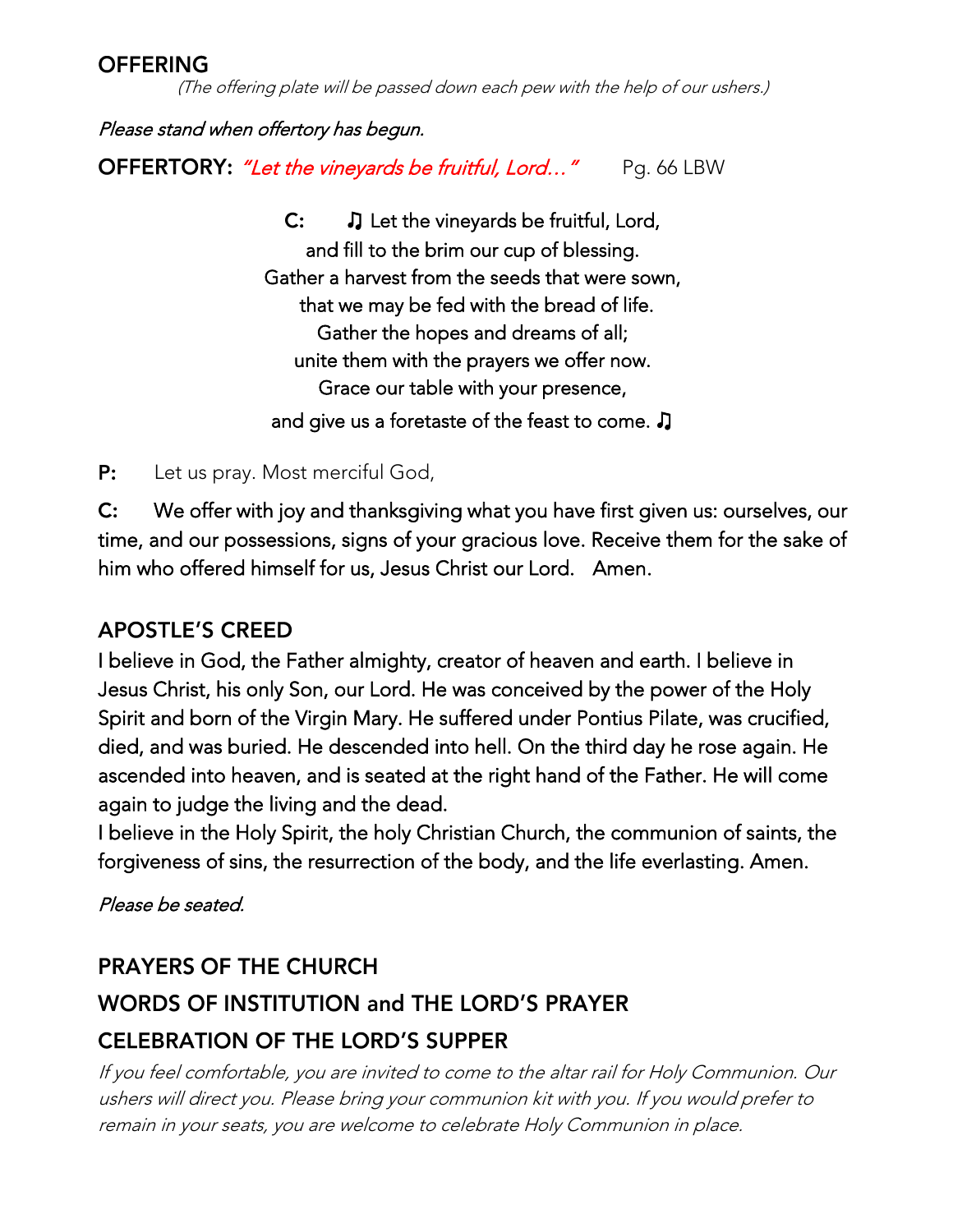### **COMMUNION HYMNS:** "One Bread, One Body" Blue WOV 710<br>"Great is Thy Faithfulness" WOV 771 "Great is Thy Faithfulness"

### **POST COMMUNION PRAYER**

C: We give you thanks, almighty God, that you have refreshed us through the healing power of this gift of life; and we pray that in your mercy you would strengthen us, through this gift, in faith toward you and in fervent love toward one another; for the sake of Jesus Christ, our Lord. another; for the sake of Jesus Christ, our Lord.

**CLOSING HYMN:** "O Beautiful for Spacious Skies" ("America") ELW 888

> 1) O beautiful for spacious skies, for amber waves of grain, America! America! God shed his grace on thee, and crown thy good with brotherhood and crown thy good with brother bro from sea to shining sea.

2) O beautiful for heroes proved in liberating strife, who more than self their country loved, and mercy more than life: America! America! May God thy gold refine, till all success be nobleness, till all success be noble interesse. and ev'ry gain divine.

3) O beautiful for patriot dream that sees beyond the years thine alabaster cities gleam, undimmed by human tears: thine alabaster cities gleam, undimmed by human tears: America! America! God mend thine ev'ry flaw, community soul in self-control,  $t_{\rm f}$  in lay  $t_{\rm f}$ 

## **BENEDICTION DISMISSAL**

- A: Go In Peace To Love And Serve The Lord!<br>C: Thanks be to God!
- C: Thanks be to God!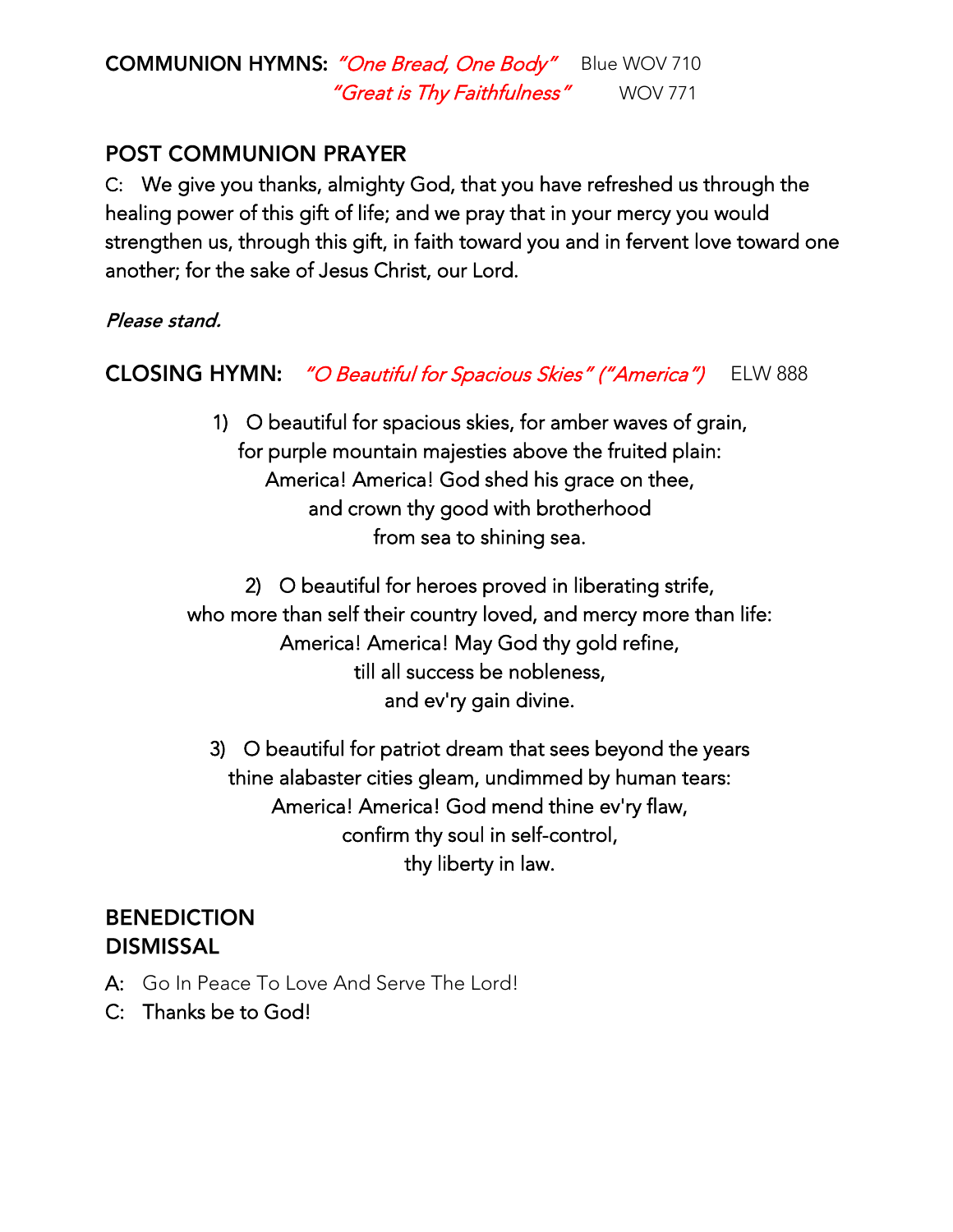### SUNDAY MORNINGS AT FAITH

worship Service – 9:00 AM Fellowship on patio following worship

- Sunday School 10:15-11:15 AM<br>President 10:15-11:15 AM Pre K-5 th Grade in Educational Wing
- Adult Sunday School- \* Old Testament Class in Activity Center<br>• New Testament Class in Sanctuary

\* New Testament Class in Cancellary • Lifebridge (Young Adult) meets in the Life Enrichment Center.<br> $G = \frac{G}{\sqrt{2\pi}} \int_{-\infty}^{\infty} \frac{G}{\sqrt{2\pi}} \int_{-\infty}^{\infty} \frac{G}{\sqrt{2\pi}} \int_{-\infty}^{\infty} \frac{G}{\sqrt{2\pi}} \int_{-\infty}^{\infty} \frac{G}{\sqrt{2\pi}} \int_{-\infty}^{\infty} \frac{G}{\sqrt{2\pi}} \int_{-\infty}^{\infty} \frac{G}{\sqrt{2\$ Confirmation Class – 10:15 -11:15 AM in the small kitchen

### "WORDS OF FAITH" BROADCAST ON KWED and FLOWERS ON THE ALTAR

Have been spensored to the glory of God today by Albert and Irene Menn in celebration of<br>their arandson Blake's 20th birthday. We thank our loving God for our many blessings and their grandson Blake's 20th birthday. We thank our loving God for our many blessings and<br>our family at Eaith Lutheran our family at Faith Lutheran.

WEEKLY ATTENDANCE AND OFFERINGS:<br>Attendance on May 22 was 174; Month to Date (May): \$29,474.00; YTD Offerings and Misc. \$181,119.28 (2022 budgeted offerings is \$488,775.00) \$181,119.28 (2022 budgeted offerings is \$488,775.00)

| Monday, May 30    | <b>Church office Closed for Memorial</b><br>Day |              |
|-------------------|-------------------------------------------------|--------------|
| Tuesday, May 31   | Men's Bible Study                               | $7:30$ AM    |
| Tuesday, May 31   | Staff Mtg.                                      | 9:00 AM      |
| Wednesday, June 1 | Quilters                                        | 9:00 AM (AC) |
| Wednesday, June 1 | FI Y                                            | 6-8:00 PM    |
| Thursday, June 2  | <b>VBS Training for Volunteers</b>              | 6:00 PM (AC) |

## THIS WEEK AT FAITH

### **WORKERS FOR NEXT WEEK**

Sunday, June 5: Ushers: Fred Blumberg, Brett Owen, Bryan Terp, David Moltz ; Greeters:<br>Kristy Serold, Sharon Stollewerk; AV: Matthew Fransen, Tim Bogisch; Count: Dianne Chambers, Emma Jean Becker; Lock Up: Brandon Westerholm; Communion set up: Fran Chambers, Emma Jean Becker; Lock Up: Brandon Westerholm; Communion set up: Fran Braun, Mary Koehler; Communion clean up: Patti Jahns, Nancy Schlather.

### **NEW MEMBERS**

Pastor Mayer will hold a New Member class for those interested in becoming members of<br>Faith! Please see Pastor if you are interested! Text or call him at 830-426-9146. Faith! Please see Pastor if you are interested! Text or call him at 830-426-9146.

### **CHRISTIAN CUPBOARD**

Thank you to those of you who have been dropping off items for the Christian Cupboard.<br>The MAY item was peanut butter and jelly. Our June item will be **canned meat,** any variety or brand. Total number of items collected as of May 25 is 48. or brand. Total number of items collected as of May 25 is 48.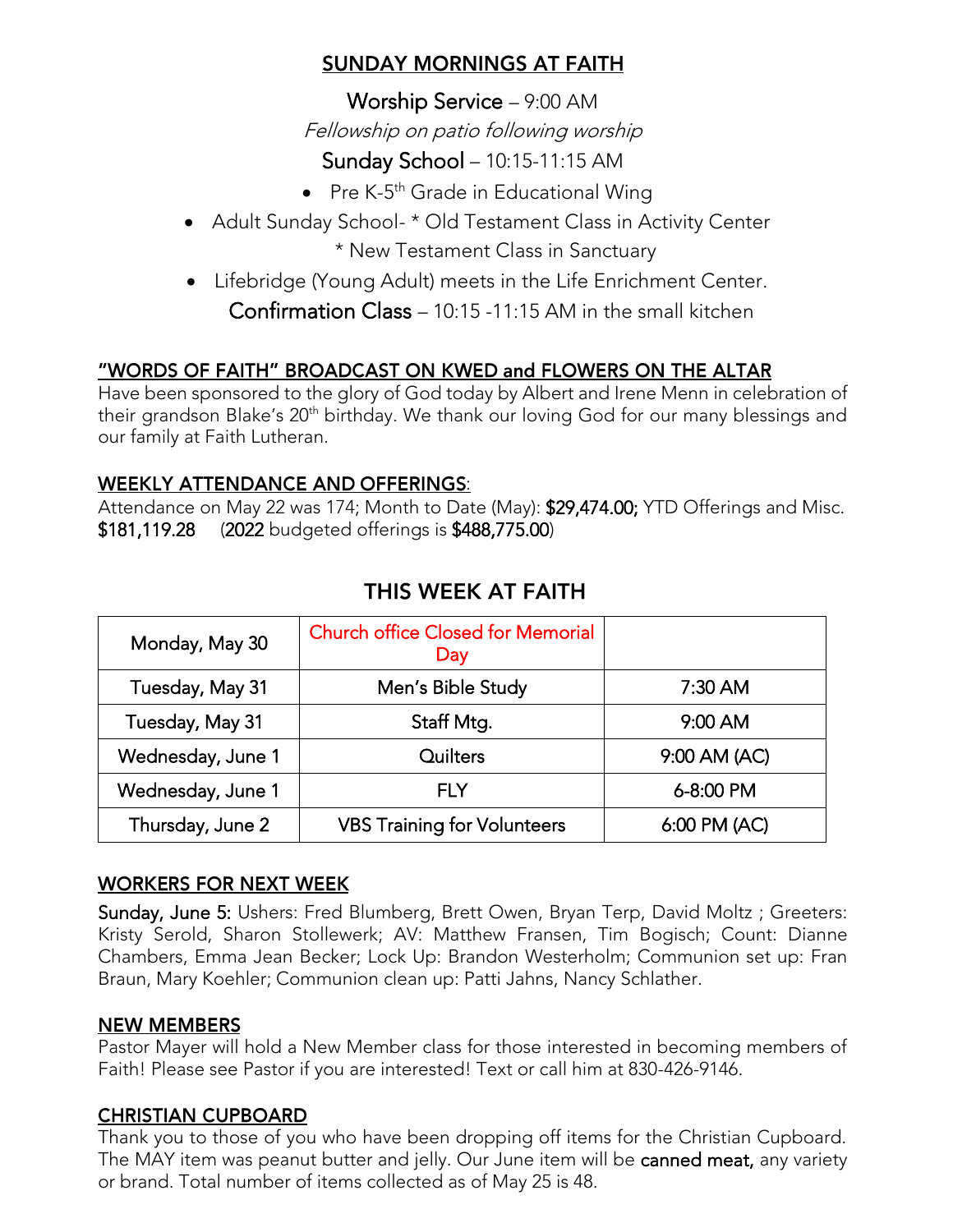| Julie Sagebiel         | <b>Judy Saunders</b> | Nora Lavelett               |
|------------------------|----------------------|-----------------------------|
| Carolyn Sagebiel       | Walt Fruehling       | Ronnie Glenewinkel          |
| Kelton Lange           | Gladys Fruehling     | Dot Day                     |
| Sandy Wille            | Correen Dube         | Donald Jackson              |
| Harold Bogisch         | <b>Brad Flippin</b>  | <b>Steve Foerster</b>       |
| The country of Ukraine | Harrison Hodges      | U.S. military men and women |
|                        |                      |                             |

i<br>L avelett

### **WORSHP ACCOMPANIST**

 $\frac{1}{2}$  introduce vourself and welcome her to Faith! introduce yourself and welcome her to Faith!

### **SAVE THE DATES**

- $\bullet$  VBS June 27th July 1st
- FLY BEACH GATHERING July 17<sup>th</sup>-20<sup>th</sup>

### **FOOD BANK DISTRIBUTION HELP**

Your help is needed for the next San Antonio Food Bank food distribution. It is set for<br>Saturday, June 18, from 8:00 – 11:00 AM. When all hands are on deck, the sorting and loading goes smoothly. Please consider giving some of your time. The signup sheet is on the kiosk in the narthex. the kiosk in the narthex.

### **THANK YOU**

An OVER THE TOP "Thank You" to the "army" of loving volunteers and those present at the worship service and luncheon celebration, who made the day so very memorable and special! Being with Faith Lutheran has been (and still is) one of the highest blessings for me and my family. Take the time to get to know Judy, as you will come to know and love her as a friend and wonderful staff member.

Lovingly, Annette Stout Lovingly, Annette Stout

### **SOCIAL CONCERNS**

The Social Concerns Team would like to thank the congregation for its support of the<br>South Texas Pregnancy Care Center through the Baby Bottle Campaign. We were able to send over \$3500 to the center through your generosity. This will do so much in helping the center care for healthy babies and families. If you have a bottle at home or still want to make a contribution, please bring it to the church. Continue to keep this ministry in your make a contribution, please bring it to the church. Continue to keep this ministry in your prayers.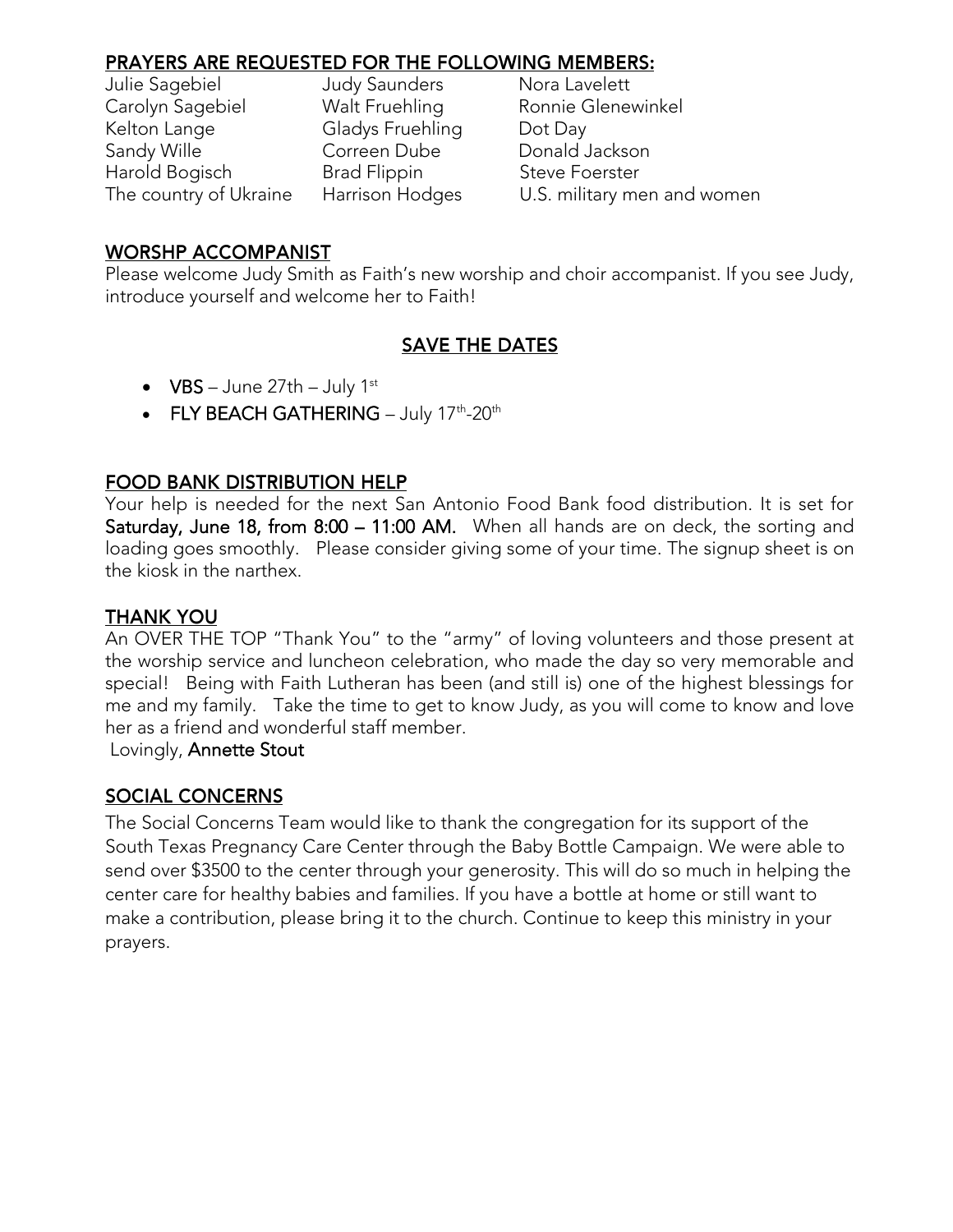### Life is a Gift-Come Celebrate

**Festival for South Texas Pregnancy Care Center**

**Saturday, June 11, 2022 11:00am-3:00pm / Come & Go Columbus Club Hall 1015 S. Austin St. Seguin, TX**

**All activities and games are free!**



### **LCMC TEXAS DISTRICT ANNUAL GATHERING**

Information and registration forms for the annual gathering are available on the Welcome year is PRAY EARNESTLY based on Matthew 9:38: "Therefore, pray earnestly to the Lord of the harvest to send out laborers into his harvest."

A special Youth Gathering will once again be held for ALL middle and high school<br>Students. Information is available for both the Youth Gathering and the District Gathering at https://www.lcmctexas.org/annual-gathering/ at <u>the heat https://www.lcmcteras.org/annual-gathering/</u>

### THE CANVAS PANELS

Hanging on both sides of the sanctuary walls are gifts to the congregation from the 1996,<br>1997, 1998 and 1999 Confirmation classes. The first two panels were started by the 1996 class and illustrate portions of John Ylvisaker's hymn, "I Was There To Hear Your Borning Cry." They include words from the beginning and end of the hymn. The panels that followed in the next years depict major themes from each of the stanzas. The artistic style of French painter Henri Matisse was a strong influence on the overall design.

Completed in Vacation Bible School art classes, the canvases were painted by Confirmation students, who were assisted by Patti Zimmerman, Cathy Cordes, Nancy Hartfiel and Karen Huff. The construction, framing and hanging were done with help from Ronnie Paromann, Dillon Paromann, Mike Heckmann and Rick Ehlers from Ronnie Pargmann, Dillon Pargmann, Mike Heckmann and Rick Ehlers.

### PHOTO DIRECTORY

have her take a quick photo of you!

We are still missing several PICTURES for our printable/digital Church Directory!<br>Please send your family or individual pictures to communications@faithsequin.org to get them included! You are also free to just grab Roxanne after service and to get them included! You are also free to just grab Roxanne after service and